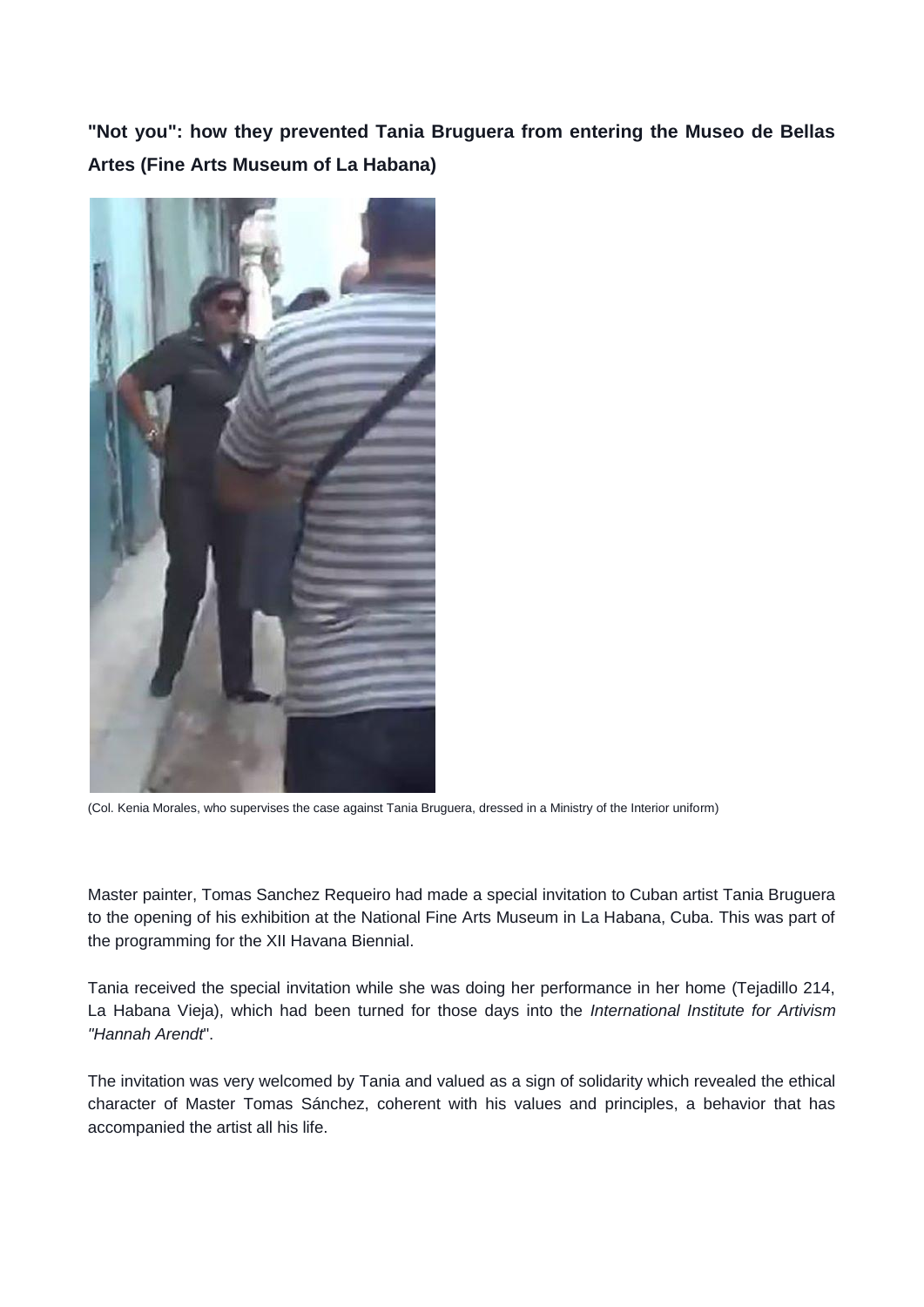Many years of friendship and common projects unite Master Tomas Sánchez with Tania Bruguera, as she herself has written in an essay on artistic practice Arte de Conducta (Behaviour Art):

"My first work after having graduated from ISA (superior Art Institute in La Habana), in the summer of 1992 was the ecological foundation that Tomas Sánchez was creating-specifically in its most utopic (and to me most beautiful) which was to attempt to change the life of a group of people through art."

Since his arrival in Cuba Master Tomas Sánchez had let the Director of the Museum of Fine Arts, that Tania was his special guest and she should be allowed to enter the Museum without problems.

While Tania was preparing to go to the opening of the exhibition, the Cuban artist Reyner Chino Novo was at her house and headed to the exhibition. On their way to the Museum (only a block and a half away from her house) they met the artists Levi Orta and Nuria Güell.

A few feet from the entrance, before going up the stairs, Tania was intercepted by two women (that never identified themselves) who told her she could not enter the Museum. At Tania's question as to what were their motives, they answered that the Museum reserved the Right of Admission.

The whole conversation can be heard in the following link:

https//soundcloud.com/yotambienexijo/razonesmuseo In it can be heard as Tania claims her rights as a Museum user and Cuban citizen, to whom the entrance to a public institution cannot be denied. At that moment there were many people entering the Museum and none were asked for their invitation; entrance was open.

The National Fine Arts Museum is not a private institution: it is a public branch of the Culture Ministry, open to all Cuban citizens so they may enjoy it freely.

Another of the arguments being expressed by those people (supposedly part of Museum staff), was that "Tania was creating problems for the Havana Biennial". She responded by saying that she had not left her home since May 20 and that she was not part of the exhibition circle of the Havana Biennial.

After being prohibited from entering Tania asked to speak to a supervisor. However, after continuing to prohibit her entry and while seeing that all assistants were being let in without invitation, Tania insisted to be let in but she was stopped with the phrase: "Not You" She had to remain outside that is supposed to be a National Museum.

Curators, artists, a Director from an American museum, and a foreign collector living in Cuba, passed right by her: all were aware of her situation. Many opted to enter the Museum and ignore what was going on. Others were appalled by what was happening. Some, simulated to be helping but never followed through. During the full hour that Tania was waiting for an answer from a supervisor, the original group was joined by curator Magaly Espinosa, curator and critic Gerardo Mosquera, German artist Gregor Schneider (who was alerting all the passersby of what was happening) as well as Cuban artist Sandra Ceballos, who directly demanded Tania be granted access to the Museum.